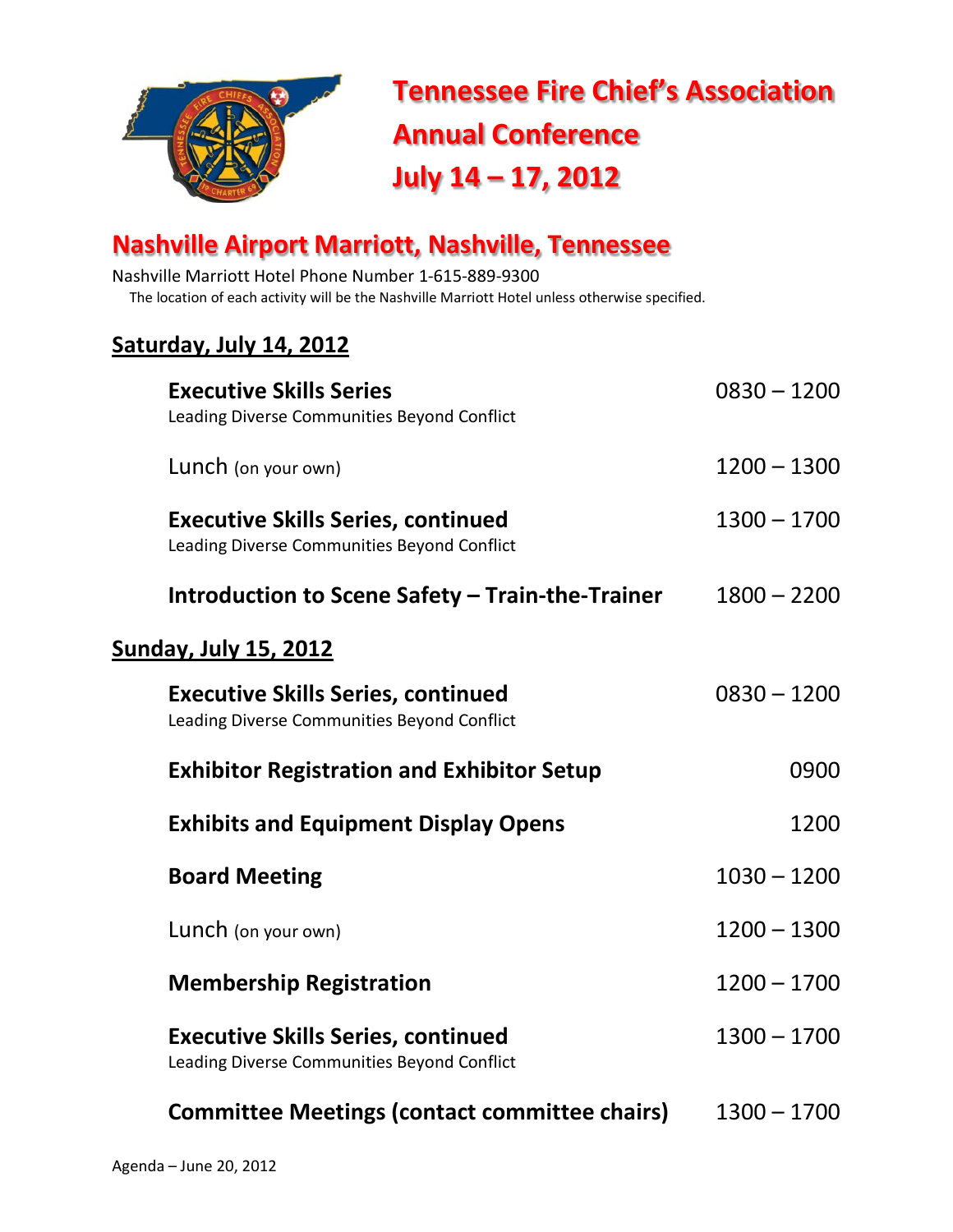| <b>Networking Room Opens</b><br>Sponsored by MES, Inc., Globe, and Hurst Rescue Tools                                                                                         | 1700          |
|-------------------------------------------------------------------------------------------------------------------------------------------------------------------------------|---------------|
| <u>Monday, July 16, 2012</u>                                                                                                                                                  |               |
| <b>Breakfast</b><br>Sponsored by NAFECO                                                                                                                                       | $0700 - 0830$ |
| <b>Opening Ceremonies</b><br>The Commission will hold a regular meeting                                                                                                       | $0830 - 1000$ |
| <b>Break</b><br>Sponsored by G & C Supply Co.                                                                                                                                 | $1000 - 1015$ |
| <b>Ethics and Leadership</b><br>Randy Krantz, Esq.                                                                                                                            | $1030 - 1200$ |
| <b>Walk Around Lunch with Vendors</b>                                                                                                                                         | $1200 - 1330$ |
| <b>Roundtable Discussion:</b><br>Ethics, Leadership, and Liability $-$ "How do they<br>expect me to do my job?"<br>Randy Krantz, Esq. and Dr. Denis Oniel - U.S. Fire Academy | $1330 - 1445$ |
| <b>Break</b><br>Sponsored by Knox Company                                                                                                                                     | $1445 - 1500$ |
| <b>Customer Service</b><br>Chief Greg Miller, Gatlinburg Fire Department                                                                                                      | $1030 - 1200$ |
| <b>Networking Room Opens</b><br>Sponsored by MES, Inc., Globe, and Hurst Rescue Tools                                                                                         | 1700          |
| <u> Tuesday, July 17, 2012</u>                                                                                                                                                |               |
| <b>Breakfast</b><br>Sponsored by EVS Mid-South Emergency                                                                                                                      | $0700 - 0800$ |
| <b>TML Standards and Expectations</b><br>George Dalton                                                                                                                        | $0800 - 1000$ |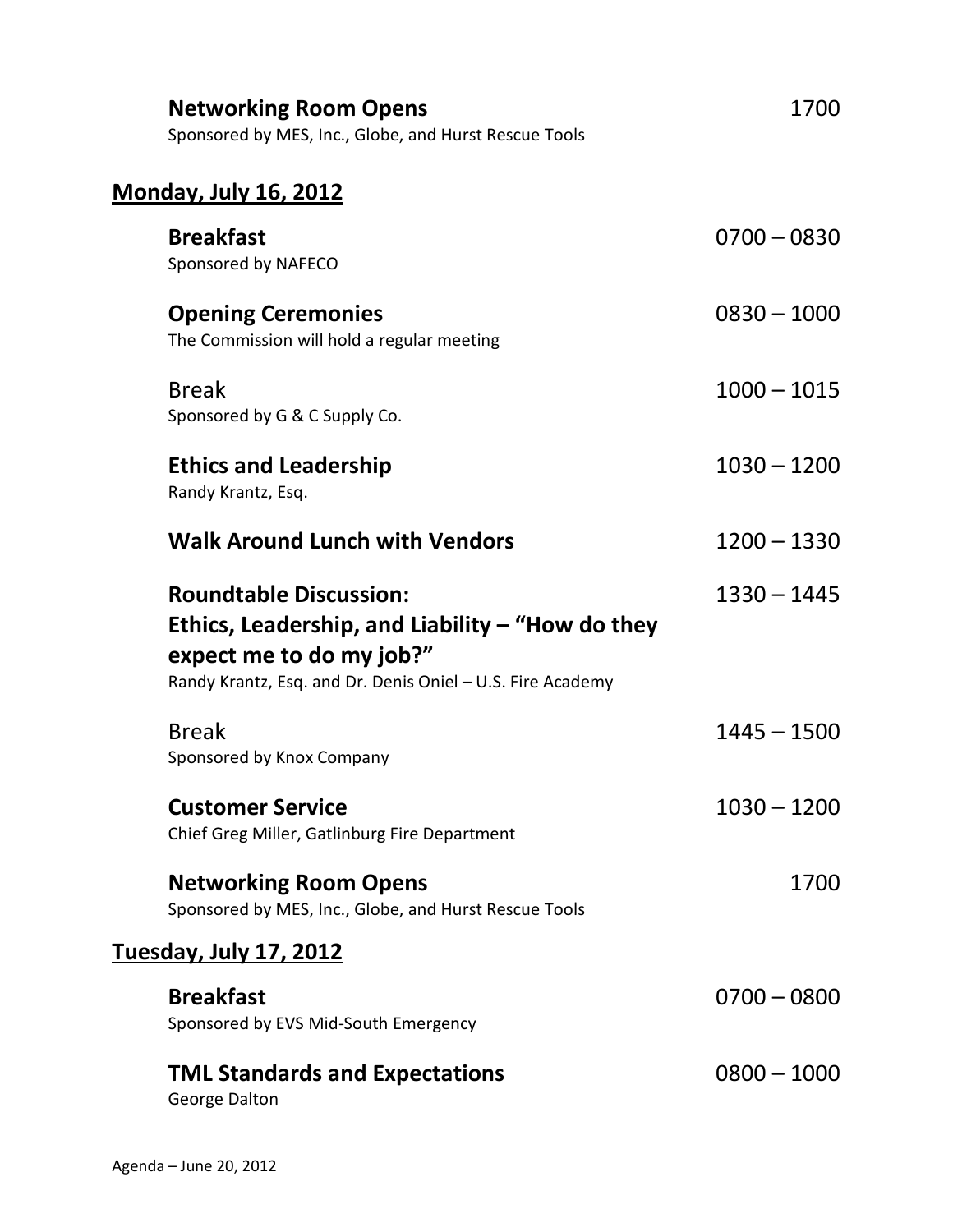| <b>Break</b><br>Sponsored by TN Division of Forestry - Firewise Program               | $1000 - 1100$ |
|---------------------------------------------------------------------------------------|---------------|
| <b>TFCA Business Meeting</b>                                                          | $1100 - 1200$ |
| Lunch (on your own)                                                                   | $1200 - 1300$ |
| Overview of Significant Changes in the<br><b>2012 International Fire Code</b>         | $1300 - 1700$ |
| <b>Liabilities and Management</b><br><b>VFIS</b>                                      | $1330 - 1500$ |
| Tornados, Here We Go Again<br>Chief Dewey Woody, Bradley County Fire and Rescue       | $1515 - 1630$ |
| <b>Networking Room Opens</b><br>Sponsored by MES, Inc., Globe, and Hurst Rescue Tools | 1700          |
| <b>Annual Banquet and Installation of Officers</b>                                    | 1830          |

### **Announcements**

| <b>IAFC Fire-Rescue International Conference</b> | August 1-4, 2012 - Denver, Colorado           |
|--------------------------------------------------|-----------------------------------------------|
| <b>EMAT Conference</b>                           | Sept. 11-13, 2012 - River Terrace, Gatlinburg |
| <b>Fire Chief Orientation Class</b>              | October 27-28, 2012 - TFACA                   |
| <b>TFSI Conference</b>                           | November 6-8, 2012 - Murfreesboro             |